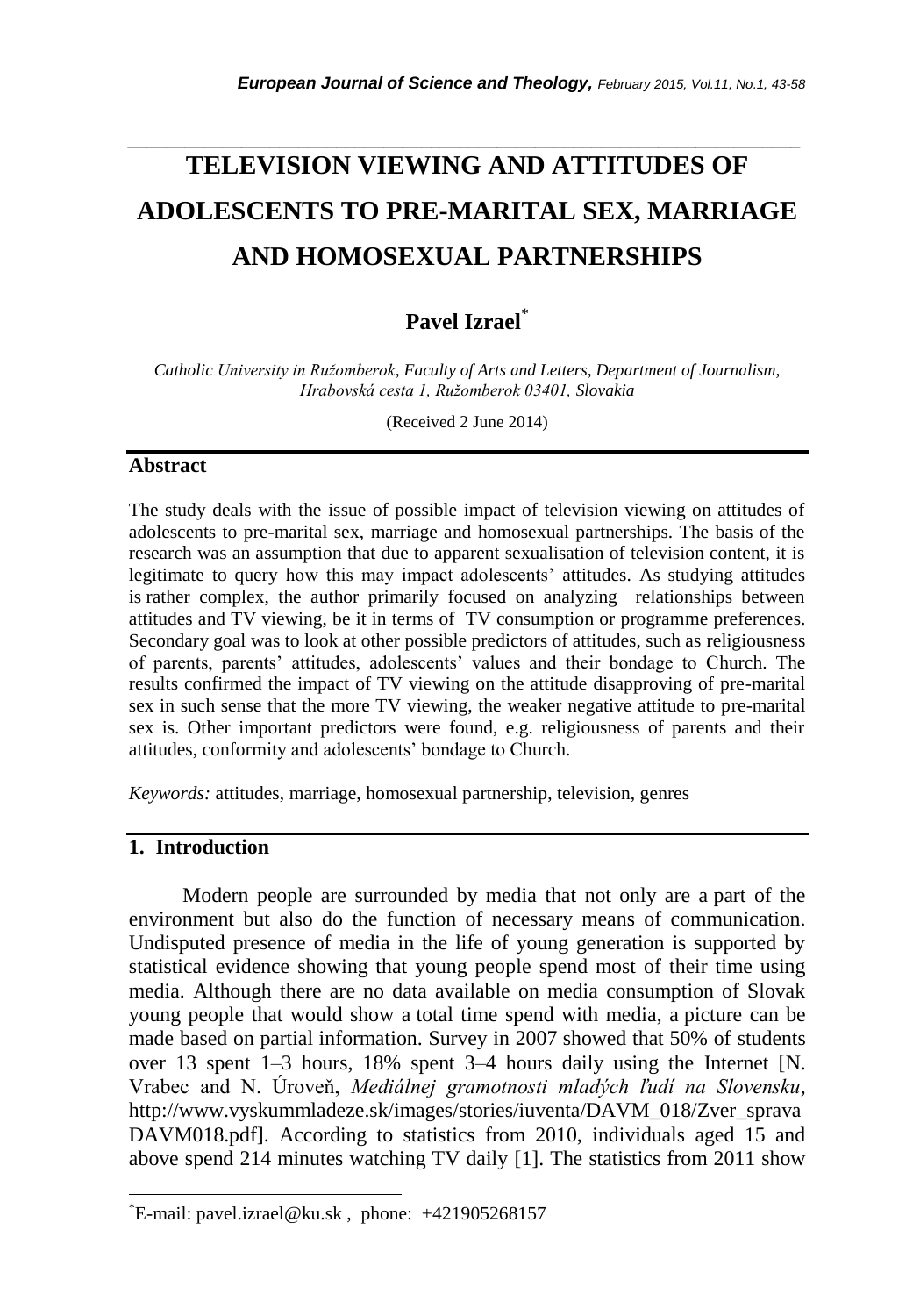that more than 50% of individuals aged 16-74 use the internet on a daily basis [http://epp.eurostat.ec.europa.eu/statistics\_explained/index.php?title=File:Freque ncy of internet use, 2011 (%25 of individuals aged 16 to 74).png&filetim estamp=20121114123114]. Based on the mentioned numbers, it is obvious that a significant portion of young people's leisure time is spent in front of a television or computer screen.

There are voices saying that television as a medium is coming to its end [J. Edwards, *The Death of Television May Be Just 5 Years Away*, [http://articles.businessinsider.com/2011-12-02/news/30466538\\_1\\_hulu-number](http://articles.businessinsider.com/2011-12-02/news/30466538_1_hulu-number-of-tv-subscribers-phone-service)[of-tv-subscribers-phone-service\]](http://articles.businessinsider.com/2011-12-02/news/30466538_1_hulu-number-of-tv-subscribers-phone-service), yet the status quo shows that television is finding a new form of existence. It's the end of television as we knew it  $$ family-shared viewing, low diversity of programme offer. Ways how people access TV content are changing as well. More and more people watch TV on the internet, be it via computer, tablet or mobile devices [S. Carton, *It's the End of TV as We Know It (AndWe Feel Fine): Understanding TV's New Role in Culture and Marketing*, [http://idfive.com/insight/whitepapers/its-end-tv-we-know-it-and](http://idfive.com/insight/whitepapers/its-end-tv-we-know-it-and-we-feel-fine-understanding-tvs-new-role-culture-and)[we-feel-fine-understanding-tvs-new-role-culture-and\]](http://idfive.com/insight/whitepapers/its-end-tv-we-know-it-and-we-feel-fine-understanding-tvs-new-role-culture-and). In the past, television often facilitated gathering family members and their spending time together. Through this shared viewing of TV content, traditional values were often sustained. Nowadays, a trend to individualisation of TV viewing is visible and individuals incline to watch TV alone [S. Livingstone and R. Das, *POLIS media and family report*, http://eprints.lse.ac.uk/30156/1/family\_and\_media\_report\_ %28LSERO version%29.pdf. In previous decades, people seldom made their free time arrangements according to the TV programme. However, today one prefers to choose what, where and when they want to watch, which is fostered by above mentioned mobile devices, on-line TV archives and recording devices.

It is undisputable that, for the young generation, the Internet is the most favourite medium. On the other hand, television maintains a rather stable popularity among adolescents. The reason is that there is still a demand for programmes traditionally offered by television – sports, movies, sitcoms, reality shows, and documentaries. Another factor is that young people have more options how to access TV content. What once used to be an exemption – having more than one TV-set in a household, today is becoming a common situation. According to author's own findings, 50% of households have two TV-sets and 34% of adolescents have their own TV-set in the bedroom (the survey was conducted on a sample of 486 adolescents aged 14-15 from Orava region in Slovakia in December 2010). Earlier survey showed that 58% of students at primary and secondary school had a TV-set in their bedrooms [http://www.vyskummladeze.sk/images/stories/iuventa/DAVM\_018/Zver\_sprav aDAVM018.pdf]. The presence of TV-set in children's bedroom increases the amount of time spent watching TV without parental supervision and, at the same time, TV-viewing habits change. Adolescents tend to watch TV later in the evening or at night, spend less time participating on family activities and shift their attention to peers or spend more time alone [2].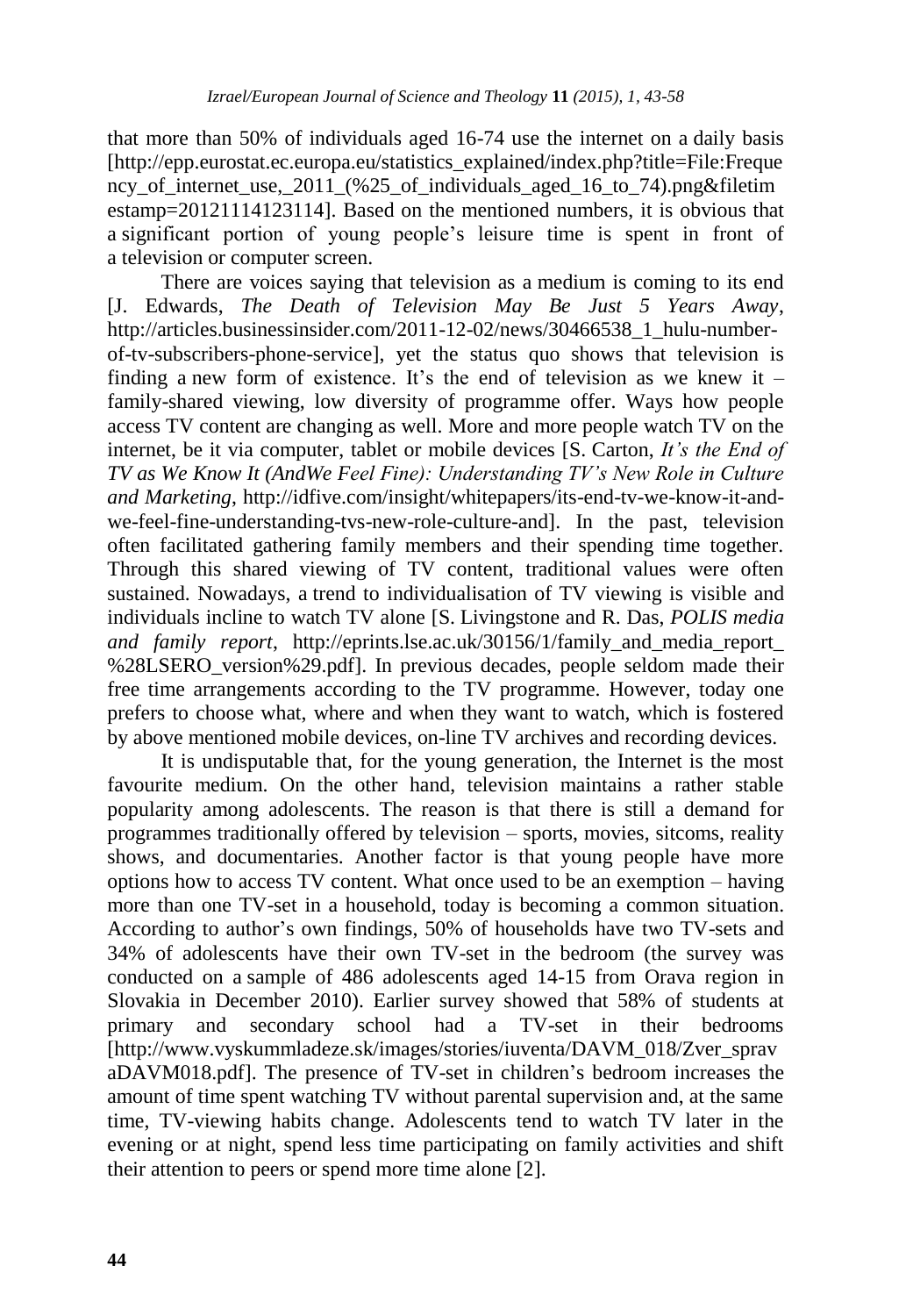## **2. Media influence**

Taking into consideration how media saturated the environment where people live their daily lives, it is legitimate to pay attention to a possible media influence. This is particularly important in the case of adolescents who are going through a rough period in their life, which includes self-identification, challenging parents and finding one's place in the society. These processes are often accompanied with intra-personal and interpersonal conflicts, ambivalence and questioning acquired values. The latter often takes form of a conflict between the values of peers and the values of parents [3]. Media cannot be excluded when values are discussed, as they are a rich source of models related to attitudes, values, ways of thinking and behaviour.

## **3. Media, values and attitudes**

Human values form a basis for attitudes and motivate people's behaviour in various situations. It can be said that values influence most, if not all, motivated behaviour [S. Schwartz, *A Proposal for Measuring Value Orientations Across Nations*. *European Social Survey*, http://www.europeansocialsurvey.org/docs/methodology/core\_ess\_questionnaire /ESS\_core\_questionnaire\_human\_values.pdf] and decision making [4]. Although values can be relatively stable, they can also undergo changes in the long run, e.g., modern parents prefer their child's autonomy and independence over parental authority, which can be interpreted as a weakening of traditions [5].

Given the fact, that human values construct an imaginary reservoir from which one consciously or unconsciously draw inspiration and motivation for their behaviour, it is legitimate to ask to what extent media (as a part of the environment) affect values.

Extant research on media influence includes numerous studies on relation between attitudes and specific media content. However, George Gerbner, who introduced the theory of cultivation, did not focus on specific programming, yet on television viewing in general. He claims that television as a part of culture cultivates our conceptions of the world. The more people watch television the more their views and beliefs are similar to those present in television [6]. For instance, the well known 'mean world' syndrome refers to distrust heavy viewers have towards world as they consider it dangerous and relatively mean – as a result of world presentation in television. According to the cultivation theory, it seems that people are prone to build such notions about various issues that are similar to those presented in television.

Therefore, the first research question asks the following: RQ1: Is there a correlation between television viewing (the amount of time spent viewing, preferred programmes) and adolescents' attitudes to marriage, homosexual relationships and pre-marital sexual intercourse?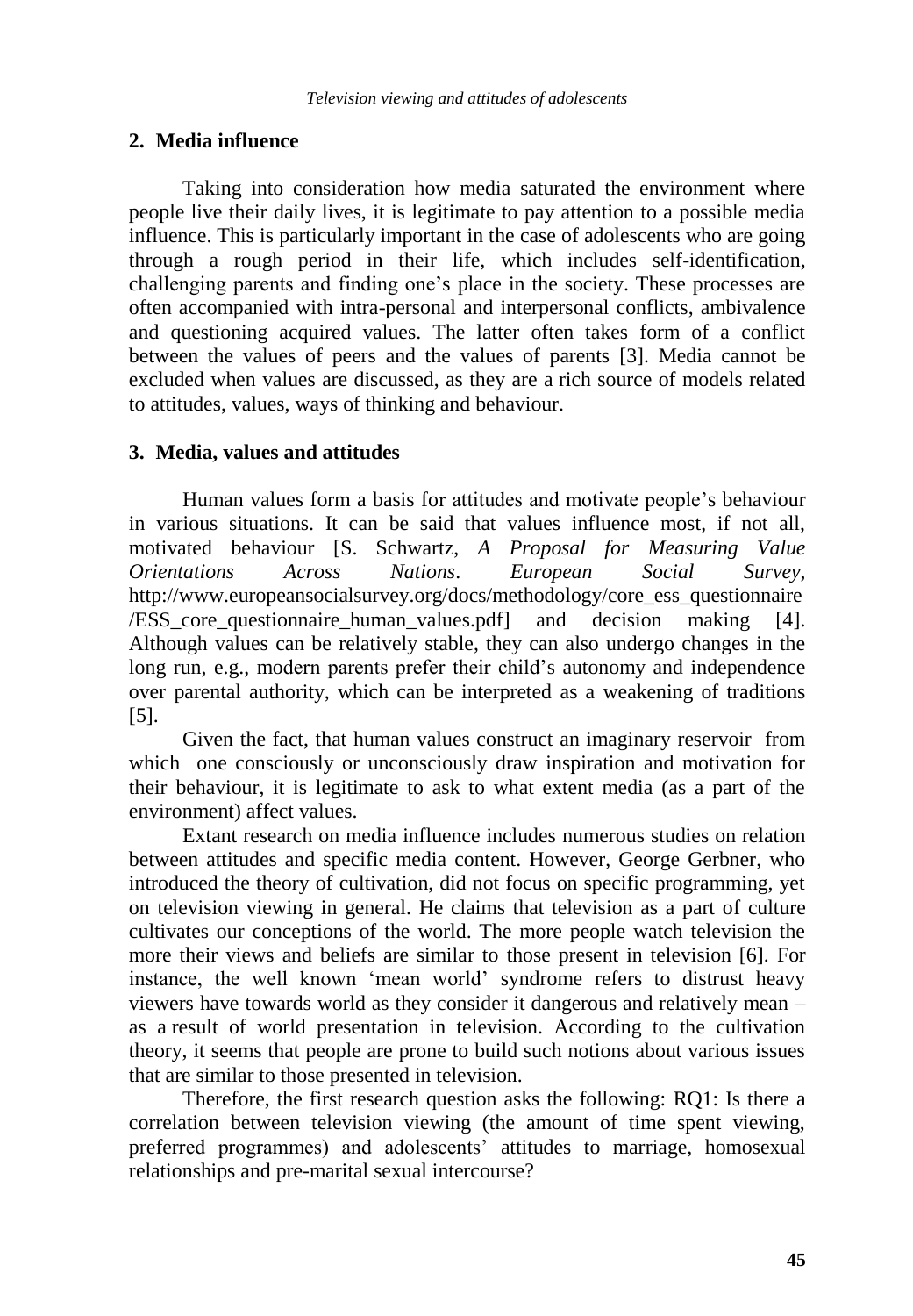#### *3.1. Sexual attitudes*

Media offer plenty of sexual images and researchers analyse what impact it may have on people. Brown and L'Engley studied sexual attitudes of young people aged 13–14 in relation to sexually explicit media. They found that exposure to sexually explicit media was related with more permissive sexual norms and gender role attitudes as well as early sexual behaviour, for both males and females [7]. Other researchers also found, that television watching increases the risk of sexual initiation by adolescents [8, 9]. Watching television is linked to more liberal and more stereotypical sexual attitudes, e.g. sex like a recreational activity [10]. More frequent viewing and stronger identification with popular TV characters were associated with greater levels of sexual experience. At the same time, more frequent viewing of video clips, daily talk shows and some primetime programmes with sexual content was associated with greater endorsement of sexual stereotypes like 'Women are sexual objects' and 'Men are sex-driven' [11].

Based on the previous research, the first hypothesis can be formed: H1: Higher television consumption will positively correlate with more liberal sexual attitudes in a form of endorsing pre-marital sexual intercourse.

#### *3.2. Homosexuality*

In line with the cultivation theory, it is reasonable to assume that exposure to media representations of homosexuality may help cultivate viewers' own attitudes about homosexuality [12]. As some studies show that the number of news in media about homosexual couples is increasing [13], and homosexuality is presented in more positive light than in the past, it is legitimate to assume that it might lead to forming attitudes of greater acceptance of homosexuality [12]. Presentation of homosexual couples in TV news in the USA was found to be largely normalized and mainstreamed in typically heteronomous ways [13]. Nowadays, it is not rare to see a homosexual character in a movie or TV series. In 2011, Steve Levitan a director of Modern Family television series was awarded EMMY and this series portrays a homosexual couple with an adopted daughter living as a family. Harrington claims that penetration of homosexual issues into TV programmes differs depending on a genre. Sit-coms and primetime series are more open to include homosexual characters, yet soap-operas are usually based on a heterosexual paradigm of romantic love [14]. Although there is missing academic research on media presentation of homosexuality in Slovakia, television programmes throughout different genres offer protagonists of homosexual orientation more often than in the past. The portrayal of these characters is positive and their homosexuality is presented as a normal sexual conduct. It is also interesting that in one television series a homosexual protagonist's mother changes her attitude to son's sexual orientation from rejection to acceptance.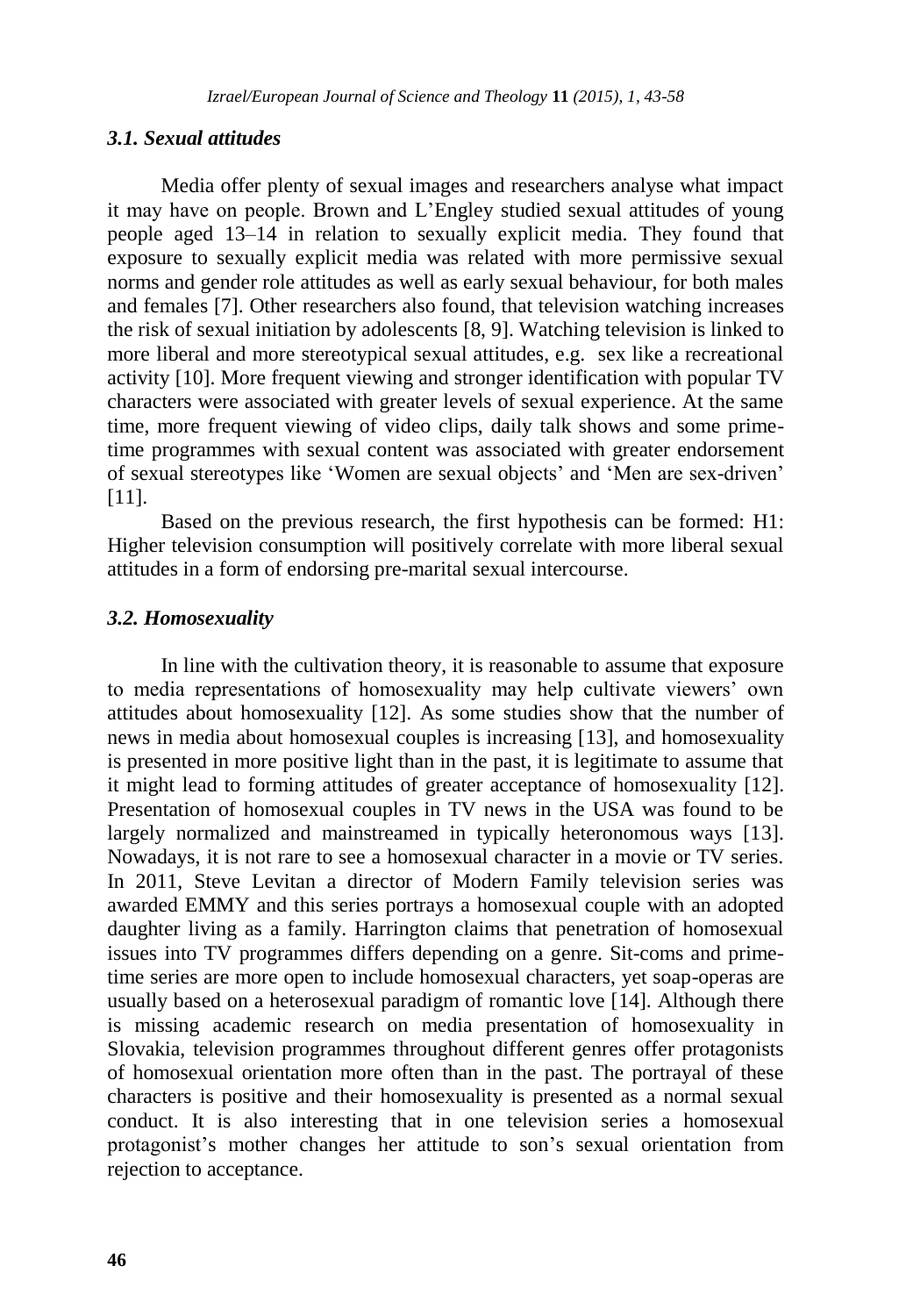The second hypothesis thus posits: H2: Higher television consumption will positively correlate with higher acceptance of homosexual relationships ('same sex marriage') in the sense of them being equal to marriage between man and woman and also as a sign of an anti-discriminatory attitude.

#### *3.3. Marriage and family*

Society is in constant change and this impacts its constitutional parts, among which the family is no exception. In so called post-modern Europe, there is a lively public discussion on what a marriage is and there are obvious efforts for re-definition of a marriage. These efforts inevitably include re-definition of the family itself, e.g. the issue of foster care for homosexual couples. One of the changes that have influenced the family is the growing number and acceptance of other types of spousal relations, e.g. cohabitation [15]. Some countries have already legalized same-sex marriages (Netherlands, Belgium, Spain) and made them equal to man-and-woman marriages. In Switzerland and the Great Britain, homosexual couples may adopt children. High divorce rate is a problem in nations across Europe, and in 2011 there were 43 divorces per 100 marriages. In addition, since 1989 the fertility rate has been decreasing in Slovakia. Even though marriage is still preferred to cohabitation, ¼ of children born in 2004 were born out of wedlock. However, the percentage of cohabitating couples in Slovakia is rather low when compared with Europe  $-2.6\%$  [16]. On the other hand, the number of families in which only one parent takes care of children has been rising [17].

Family, family relations, marriage and spousal relations are frequently portrayed in films, series and they have become common topics for talkshows. It is obvious that media presentation of these issues to some extent reflects the status quo in society, which means that socio-cultural changes in views on marriage and family have impact on their media presentation. Due to the fact that there is a lack of relevant research on this type of media presentation in Slovakia and the Czech Republic, foreign findings may illustrate a current situation when media presentation of family and related phenomena are considered. William Douglas in his paper on subversion of American TV family, states there is little doubt that television promotes a traditional family model. However, he relies on studies from the 90's. With some time having passed, one can notice that alternative family models are offered, e.g. incomplete family and same-sex partnerships. Inter-spousal relations are emotionally richer, in terms of expression of attraction, yet the family on television appears to have become generally more conflictual. In contrast, parent-child relations are not only more hostile in modern families but, in some cases, are defined by lower level of mutual trust, supportiveness and stability. Children are those who initiate conversation in the family [18]. From 1950 to 1990, the number of television series with the family in the centre of a plot has doubled, but 85% had a form of comedy [19]. Another research of television series showed that the number of married couples has been declining, while the number of divorced parents has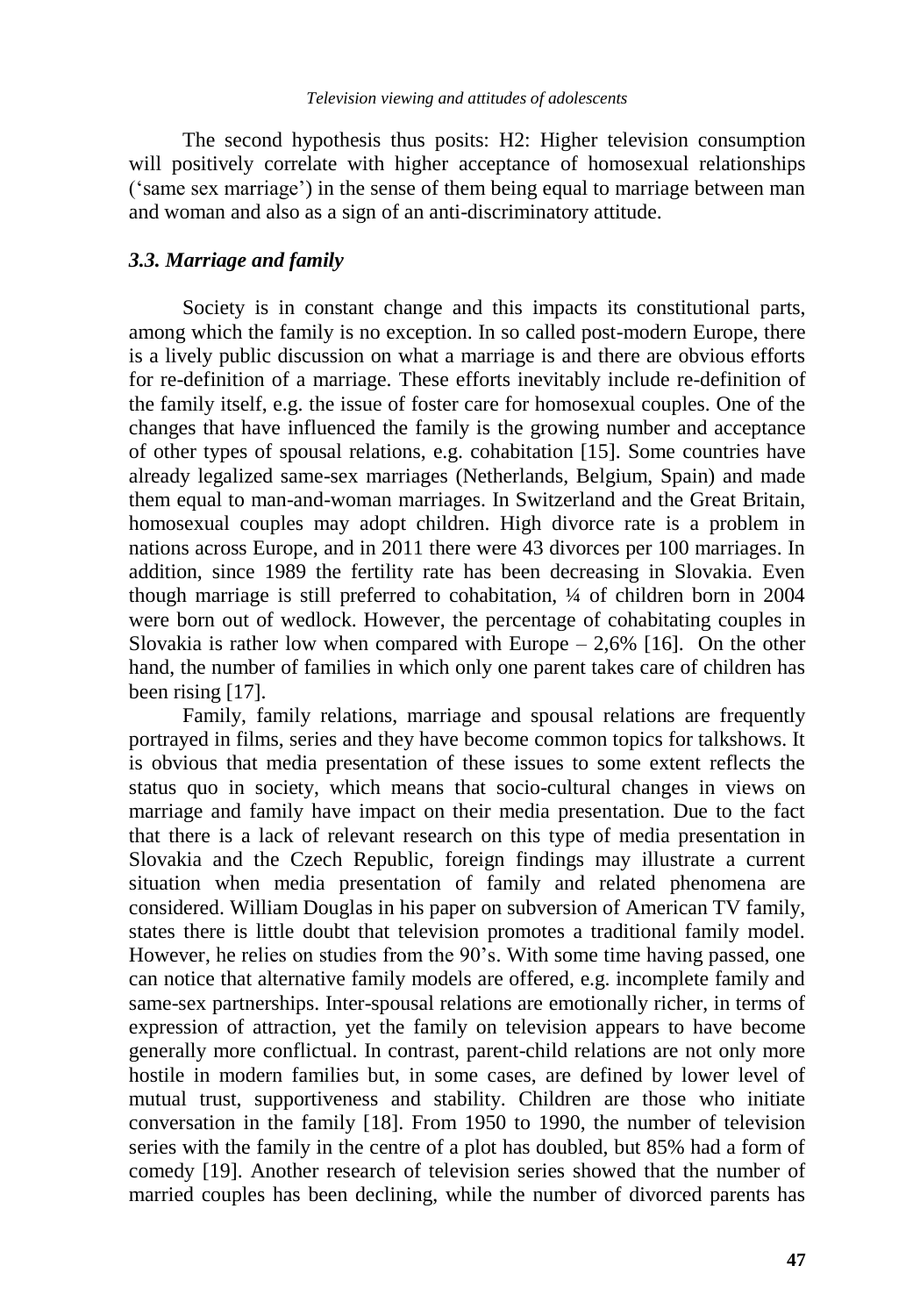been rising [20]. Currently, television series Happily Divorced (aired in many countries including Poland) offers a story of a divorced couple living in the same household (husband comes out as a gay), they remain friends and their form of a relationships is often referred to as love, although they both have other romantic relationships. What modern television series have in common is, they present a divorce as something common and as an effective way of solving marital problems. Among such television series aired by Slovak commercial television stations belong television series like: Two and Half Men (USA, 2003- ), Priateľky (SK, Girlfriends, 2008), Profesionáli (SK, Professionals, 2008-2012), Pod povrchom (SK, Under the Surface, 2012-2013), Panelák (SK, Appartment Block, 2008 - ).

As the issue of the divorce is frequently presented in television, and depicted as an effective way of solving marital problems, the third hypothesis is as follows: H3: Higher television consumption will positively correlate with higher acceptance of the divorce as a way of ending an unhappy marriage.

#### *3.4. Values and religiousness*

For a long time, religiousness has been considered by Slovaks one of the most important values, and according to the 2011 census almost 75% of population declared some kind of affiliation with predominantly Christian churches [21]. With such a high number of religious people it is legitimate to raise a question how religion affects one's life.

It is a generally accepted fact that values stand at the centre of any religion, and some studies have shown that religion can determine these values in parents [22, 23]. However, an affiliation with a religion does not necessarily mean that one adheres to the religion's value system. Values are only one subpart of a religion, and to study the extent of a person's affiliation with a religion, a different category is required, i.e., religiousness, than can be approached from different perspectives. In this research, it was measured with a scale consisting of items related to participation, ethical and moral beliefs [M. Tížik, *Náboženské predstavy a spôsoby merania religiozity*, http://www.sociologia.sav.sk/cms/ uploaded/1193\_attach\_tizik\_religiozita.pdf].

Parents play crucial role in passing down values to their children and research shows that parental religious activities affects adolescents' attitudes to a marriage and cohabitation [24]. In addition, adolescents' own religiousness affects their attitudes and behaviour [A. Adamczyk, *Personal and School Religiosity for Understanding Young Women's Abortion Decisions*, Paper presented at the annual meeting of the American Sociological Association, TBA, New York, http://citation.allacademic.com/meta/p182442\_index.html], while young people without religious belief declare the most liberal attitude to premarital sex [25]. Given that religiousness affects attitudes, it is likely to assume that religiousness of parents will be a significant predictor of adolescents' attitudes. Thus, the next research question is as follows: RQ2: What is the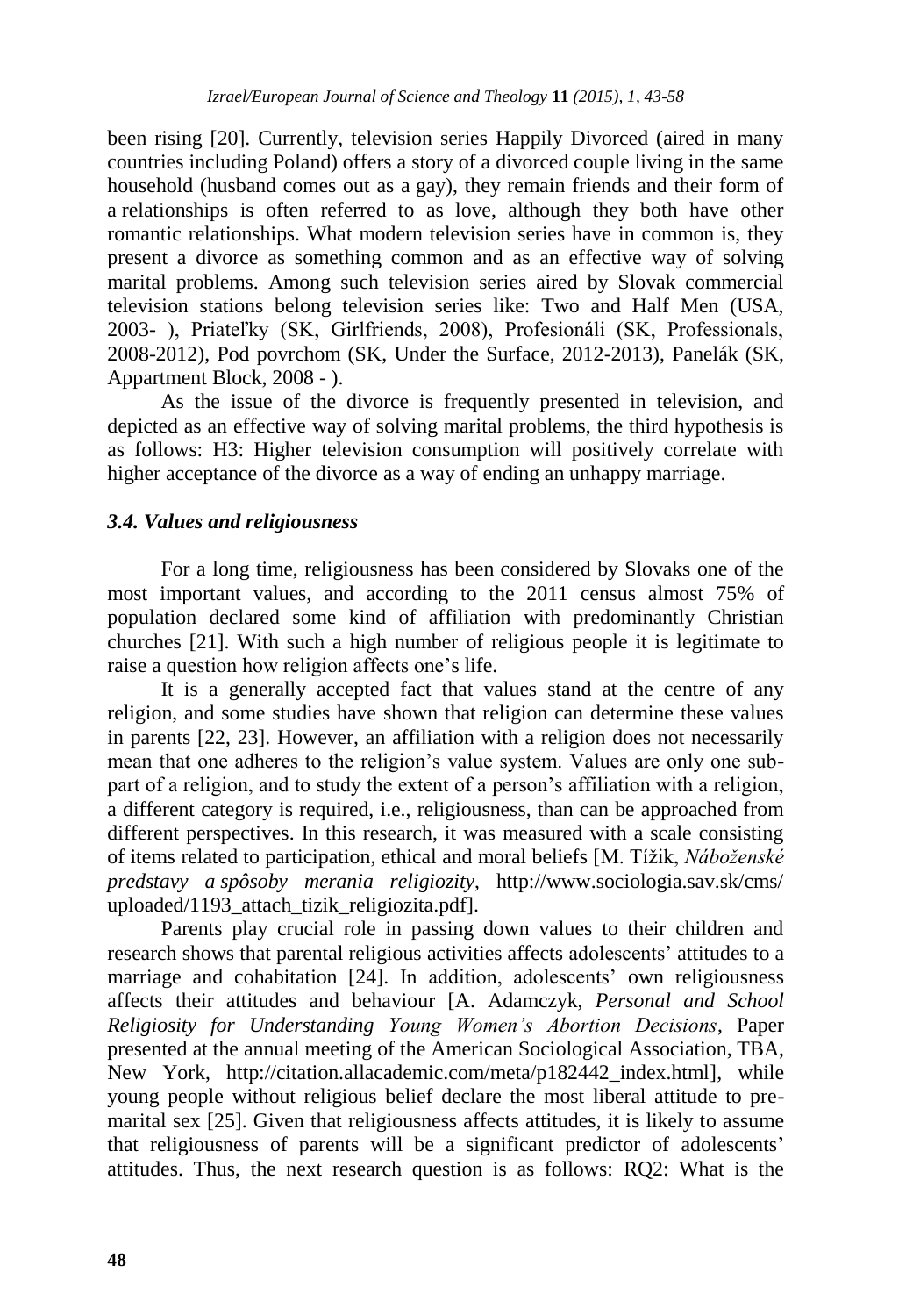relation between religiousness and attitudes of parents and attitudes of their children?

## *3.5. Parental mediation*

Parents as primary caregivers should not only act responsibly in terms of developing children's media literacy (preventive approach), but in some cases they should act as mediators – those standing between a medium and a child. For instance, this happens when parents comment on media content or restrict child's access to media content. This type of mediating activities falls under the term parental mediation which refers to situations when parents engage in children's media consumption [26].

Foreign research of parental mediation indicates that parents regulate children's media consumption in various ways [S. Livingstone, *Young People and New Media*, Project report, London, http://eprints.lse.ac.uk/21172/1/ Young\_people\_New\_media.pdf] and parental mediation has been almost exclusively studied with focus on television. In the last years, there has been conducted some research on parental mediation of the Internet, too [P. NIkken and J. Jansz, *Parental mediation of young children's internet use*, http://www2.lse.ac.uk/media@lse/research/EUKidsOnline/Conference%202011/ Nikken.pdf; 27, 28].

The review of extant research shows that there are three most frequent strategies for parental mediation of television. Active or instructive mediation refers to parents commenting on or explaining media content; restrictive mediation is based on setting restrictions on media consumption, e.g. restricting the media time or preventing children from watching a certain programme. Coviewing, as the third strategy, refers to situations when parents use media together with children, e.g. they watch a television programme together. However, coviewing, as defined, excludes any conversation or comments related to media content [29]. Empirical research has proven that active mediation successfully reduces the relations between news exposure and fear, worry among younger children [30] and leads to less favourable evaluation of stereotyped television female characters [31]. Restrictive mediation is a significant factor in moderating potential media influence of sexually suggestive programming on adolescents [32].

With value conservativeness in Slovakia taken in consideration and drawing from the extant research of parental mediation effectiveness in eliminating potential negative media influences, the fourth hypothesis posits: H4: Instructive and restrictive mediation will negatively correlate with adolescent attitudes favouring pre-marital sex, homosexual partnership and divorce.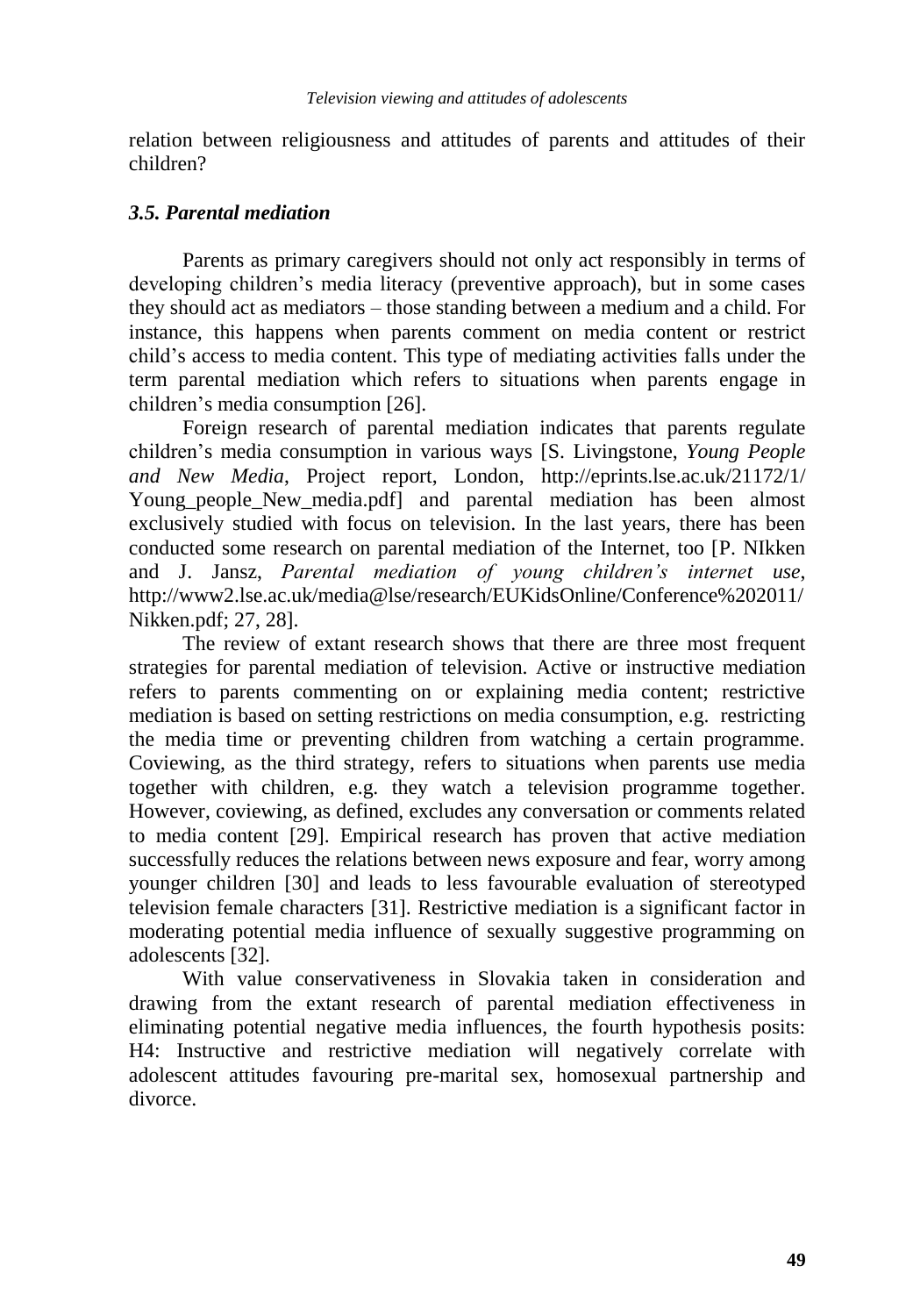#### **4. Methodology**

The data were drawn from a survey conducted at the ninth-grade level of primary school and the fifth-grade level of secondary grammar school that targeted adolescents in the 14- to 15-year-old age bracket and their parents. The survey was conducted in December 2010 and January 2011 and the schools were chosen so that they would geographically represent the entire Orava region in Slovakia. According to statistical data, there is the highest number of Catholics in this region when compared to other regions in Slovakia. Altogether 486 children  $(N = 486)$  completed a child questionnaire at school. The response rate from the parents was 52%, resulting in 254 completed and returned questionnaires ( $N = 254$ ).

#### *4.1. Pretest*

The questionnaire used for data gathering was pretested on a sample of 18 adolescents and their parents from one secondary school in the town of Ružomberok. One of the questionnaire scales did not reach necessary reliability, yet, when checked after gathering the data in the survey main wave it showed the required internal consistency ( $\alpha \ge 0.7$ ).

#### *4.2. Television consumption*

Data on these factors has been collected asking adolescents how much time on average they spend watching television on working days and how often they watch certain programmes. Respondents who chose a 'do not know' answer were excluded from the analysis.

#### *4.3. Parental mediation*

Parental television mediation was measured with a typology developed by Valkenburg et al. [29] that consists of 15 items – 5 for each mediation strategy. For instructive mediation, the questions were designed to assess whether the parents communicate media messages to their children, e.g., *How often do you explain the motives of TV characters?*; for restrictive mediation, the questions targeted the existence of restrictions regarding TV viewing, e.g., *How often do you set specific viewing hours for your child?*; and items in the coviewing scale assessed to what extent the parents watched TV with their children, e.g., *How often do you laugh with your child about the things that you see on TV?* For each item, the parents indicated their degree of concern on a 4-point scale (coded 1–4; never, rarely, sometimes, often).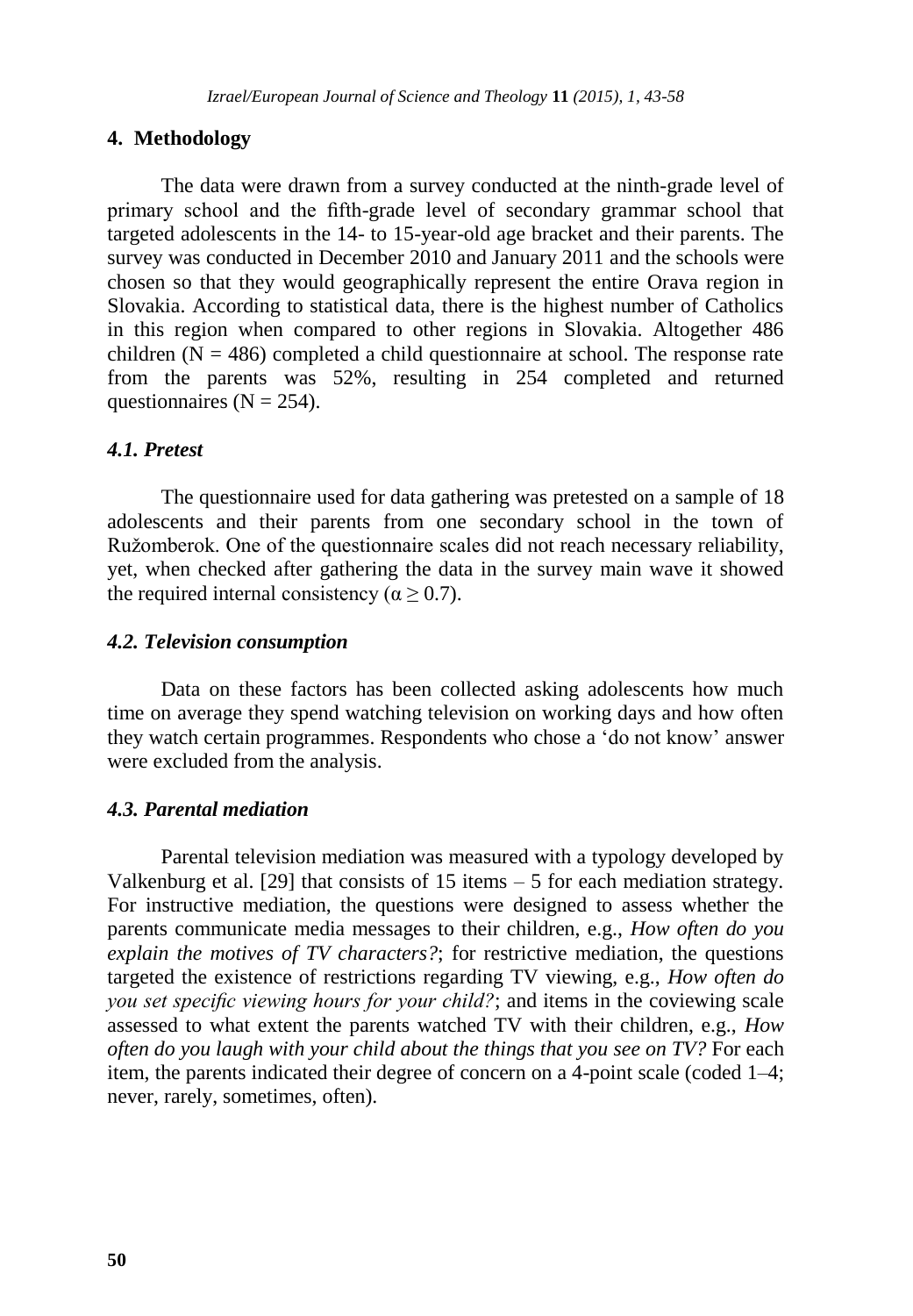#### *4.4. Human values and religiousness*

Religiousness was measured with the Religious Commitment Inventory developed by Worthington et al. [33]. It includes statements such as *My religious beliefs lie behind my whole approach to life or Religious beliefs influence all my dealings in life*, which makes the inventory suitable for studying how religiousness might influence parental mediation strategies. In addition, the ten items in the inventory address dimensions of the religion concepts offered by Billiet in his proposal for questions on religious identity in the European Social Survey, e.g., *Religion is especially important to me because it answers many questions about the meaning of life* [J. Billiet, *Proposal for questions on religious identity. European Social Survey*, 339–383, http://www.europeansocialsurvey.org/docs/methodology/core\_ess\_questionnaire /ESS\_core\_questionnaire\_religious\_identity.pdf]. For each item in the ten-item inventory, the parents indicated their response on a 5-point scale from 'not at all true of me' to 'totally true of me'. The ten items constituted a reliable scale (range 10–50,  $M = 33.79$ ,  $SD = 9.45$ ,  $\alpha \ge 0.74$ ) on which higher scores indicate a higher degree of religious commitment. In order to increase the scope of variables that might be related to attitudes, values of conformity and tradition – as proposed by Schwartz [http://www.europeansocialsurvey.org/docs/ methodology/core\_ess\_questionnaire/ESS\_core\_questionnaire\_human\_values.p df] – were included. Each value was assessed by two items (each item consisted of two statements), e.g., for tradition: *It is important to him/her to be humble and modest. He/she tries not to draw attention to themselves.; Tradition is important to him/her. He/she tries to follow the customs handed down by his/her religion or his/her family*. Parents indicated how well the description fits them on a fivepoint scale with the following options: 'not like me at all', 'not like me', 'somewhat like me', 'like me', 'very much like me'.

#### *4.5. Attitudes to marriage, homosexual partnerships and pre-marital sex*

Attitudes were measured with an inventory consisting of statements and adolescents were to indicate the extent to which he/she agrees with the statement from the scale: strongly disagree, inclined to disagree, neither, inclined to agree, strongly agree. For marriage, the issue of 'inseparability' was chosen and there were these two statements used: *It is better to divorce than to stay in an unhappy marriage; There is always a way how to save a marriage.* For measuring an attitude to the same-sex 'marriage' the aspect of equality with so called traditional concept of a marriage was used. The questionnaire included these statements: *Not to allow gays and lesbians to marry a partner with the same sex is discrimination; Same-sex marriage is equal to man-woman marriage*. For the sake of conducting analysis, this attitude was labelled as 'prohomo'.

Statements as *It is normal to have sexual experience before marriage* and *You need to try 'it' (sex) when you want to merry someone* were used to measure a positive attitude to pre-marital sex (labelled as 'prosex'). Negative attitude to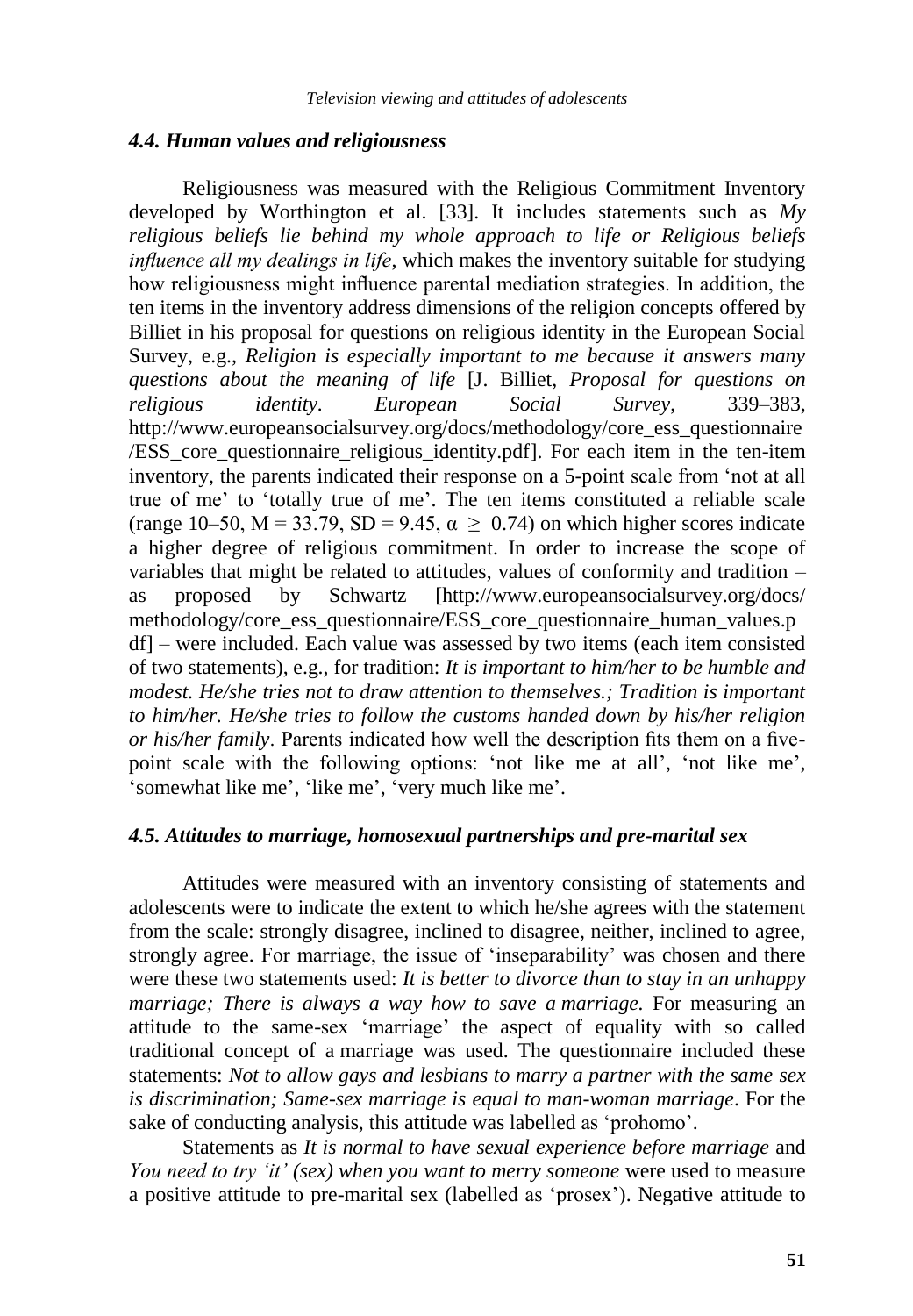pre-marital sex (labelled as 'antisex') was measured using the following statements: *Sexual intercourse is intended for husband and wife only, Having sex before marriage is a sin*.

#### *4.6. Procedure*

In order to answer the first research question and to test four hypotheses, only data from children  $(N = 486)$  were used. However, to answer the second research question - *What is the relation between religiousness and attitudes of parents on the one side, and attitudes of their children on the other side? –* merging data from children and parents was required as it was necessary to combine each child with their parent. This led to reduction of the sample ( $N =$ 219) as fewer parents than children responded to the survey and, in addition, a mistake during administration of questionnaires was made so that some ID numbers of parents and children did not match.

#### **5. Results**

Answering the first research question *- Is there is a correlation between television viewing (the amount of time spent viewing, preferred programmes) and adolescents´ attitudes to marriage, homosexual relationships and premarital sexual intercourse?-* brought the finding that there is no significant correlation between these variables. When differences between groups of adolescents were studied using crosstabulation and chi-analysis, the analysis showed that 53.8% of adolescents watching TV less than 2 hours a day (light viewers) agree with the statement that *it is normal to have sexual experience before marriage.* However, in case of adolescents viewing TV more than 2 hours a day (heavy viewers) the number went up to 71.2% of those who agree with statement. Chi-analysis confirmed significant differences between these groups chi-square = 18.04, (8),  $p < 0.05$ . When control variables (sex and attachment to Church) were used, boys (58.1%) and individuals with weak attachment to Church (85.3%) were more likely to agree with the given statement than girls (49%) and individuals with strong attachment to Church (34.2%). It must be noted that it was a group of adolescents who spend less than 2 hours watching TV a day. When heavy viewers were considered (more than 2 hours a day), both sexes and groups with weak and also strong attachment to Church showed increase in agreement with the statement (boys 76.6%; girls 66%; individuals with weak attachment 100%, individuals with strong attachment 53%). Thus, it may be concluded that hypothesis H1 was confirmed which means that higher television consumption positively correlates with more liberal sexual attitudes in a form of endorsing pre-marital sexual intercourse.

When issues of approving of same-sex 'marriage' as equal to man-andwoman marriage (H2) and approval with divorce as a solution of unhappy marriage (H3) were considered, the analysis did not show any significant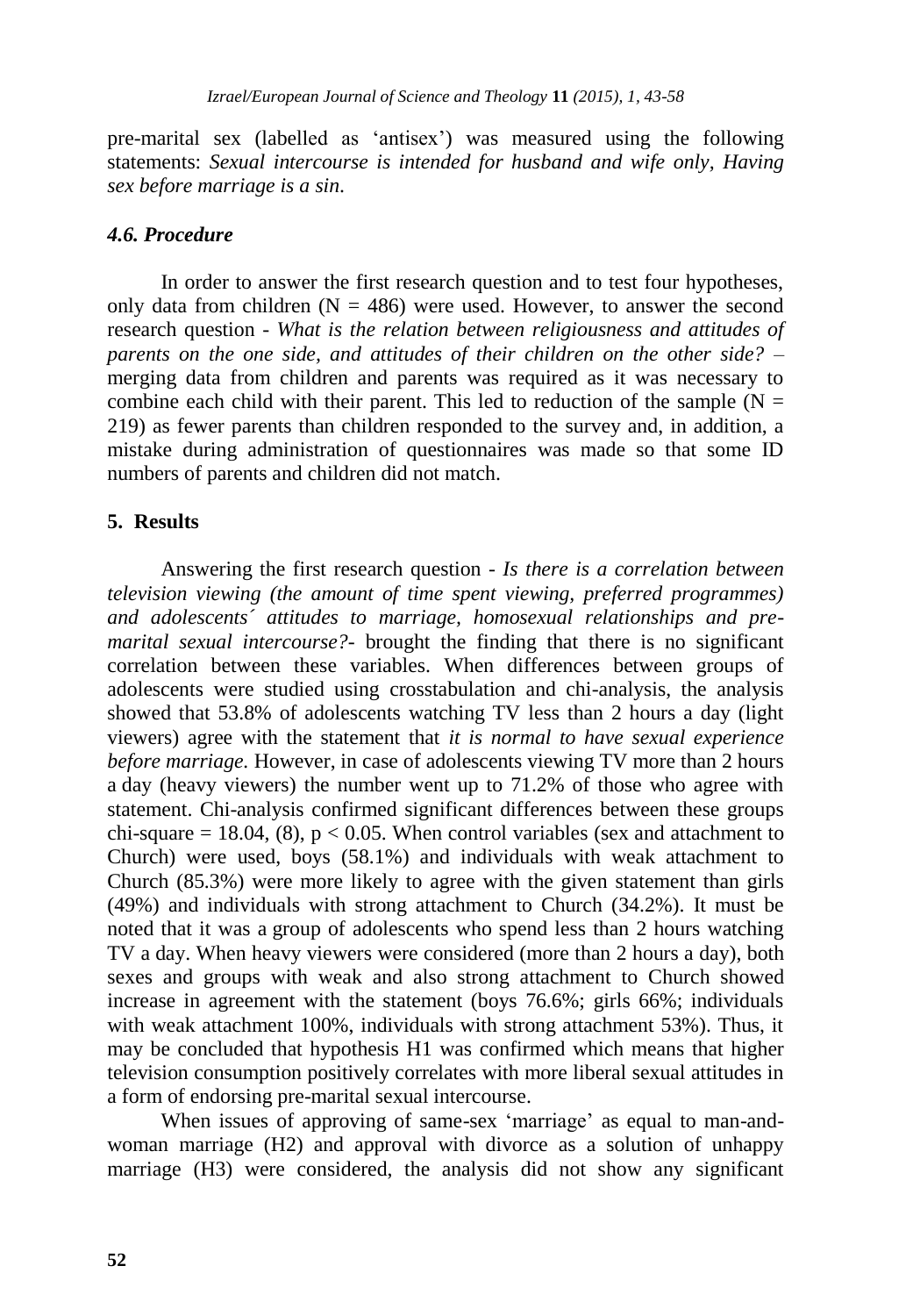differences between heavy and light viewers. Hypotheses H2 and H3 were thus not confirmed.

In addition to the amount of time spent viewing, first research question also asked whether viewing specific programmes correlate with adolescent attitudes. There is a moderate positive correlation between approval of premarital sex (as a trial needed before marriage) and TV series  $r = 0.12$ ,  $p < 0.05$  $(N = 403)$ , sitcoms  $r = 0.16$ ,  $p < 0.01$   $(N = 403)$ , films  $r = 0.18$ ,  $p < 0.01$   $(N = 100)$ 403) and reality shows  $r = 0.19$ ,  $p < 0.01$  (N = 403). Positive attitude to premarital sex as something normal positively correlates with watching sitcoms  $r =$ 0.16, p < 0.01 (N = 421), films r = 0.15, p < 0.01 (N = 421) and reality shows r = 0.11,  $p < 0.05$  (N = 421). The belief that sexual intercourse is designed only for married couples negatively correlates with watching TV series  $r = -0.12$ ,  $p <$ 0.05 (N = 421), sitcoms r = -0.18, p < 0.01 (N = 421), films r = -0.14, p < 0.01  $(N = 421)$  and reality shows  $r = -0.12$ ,  $p < 0.05$   $(N = 421)$ . Also, considering premarital sex as a sin negatively correlates with watching TV series  $r = -0.13$ , p < 0.01 (N = 417), films  $r = -0.14$ ,  $p < 0.01$  (N = 417) and documentaries  $r = -0.13$ ,  $p < 0.05$  (N = 417). Negative correlation was also found between the belief that there is always a way how to save a marriage and watching TV news  $r = -0.13$ , p  $< 0.01$  (N = 424). There is a negative correlation between the belief that not to allow homosexuals to marry a partner of identical sex is discrimination and watching other shows except reality shows  $r = -0.11$ ,  $p < 0.05$  (N = 386).

Hypothesis H4 tested whether there is a link between mediation strategies and adolescent attitudes. It was partially confirmed as there is only positive correlation between restrictive mediation and the belief disapproving of premarital sex  $r = 0.19$ ,  $p < 0.01$  (N = 219).

The second research question addressed a relation between religiousness and attitudes of parents, and adolescent attitudes. Parental approval of premarital sex correlates positively with the same attitudes of adolescents  $r = 0.25$ ,  $p < 0.01$  (N = 215) and negatively with disapproval with pre-marital sex on the side of adolescents  $r = -0.24$ ,  $p < 0.01$  (N = 215). In the case of negative attitude of parents to pre-marital sex, there is positive correlation with the same attitude of adolescents  $r = 0.37$ ,  $p < 0.01$  (N = 215) and negative correlation with adolescents' approving of pre-marital sex  $r = -0.28$ ,  $p < 0.01$  (N = 215).

Religiousness of parents correlates positively with adolescents' disapproving of pre-marital sex  $r = 0.34$ ,  $p < 0.01$  (N = 219). There is a negative correlation between religiousness and adolescents' approving of: pre-marital sex  $r = -0.31$ ,  $p < 0.01$  (N = 219), homosexual 'marriages'  $r = -0.19$ ,  $p < 0.01$  (N = 219) and divorce as a solution of marital problems  $r = -0.29$ ,  $p < 0.01$ . (N = 219). Regression analysis (Table 1) was conducted in order to identify predictors of adolescents' attitudes. Variables were inserted into two blocks, when the second block consisted of one variable only – amount of time spent viewing television.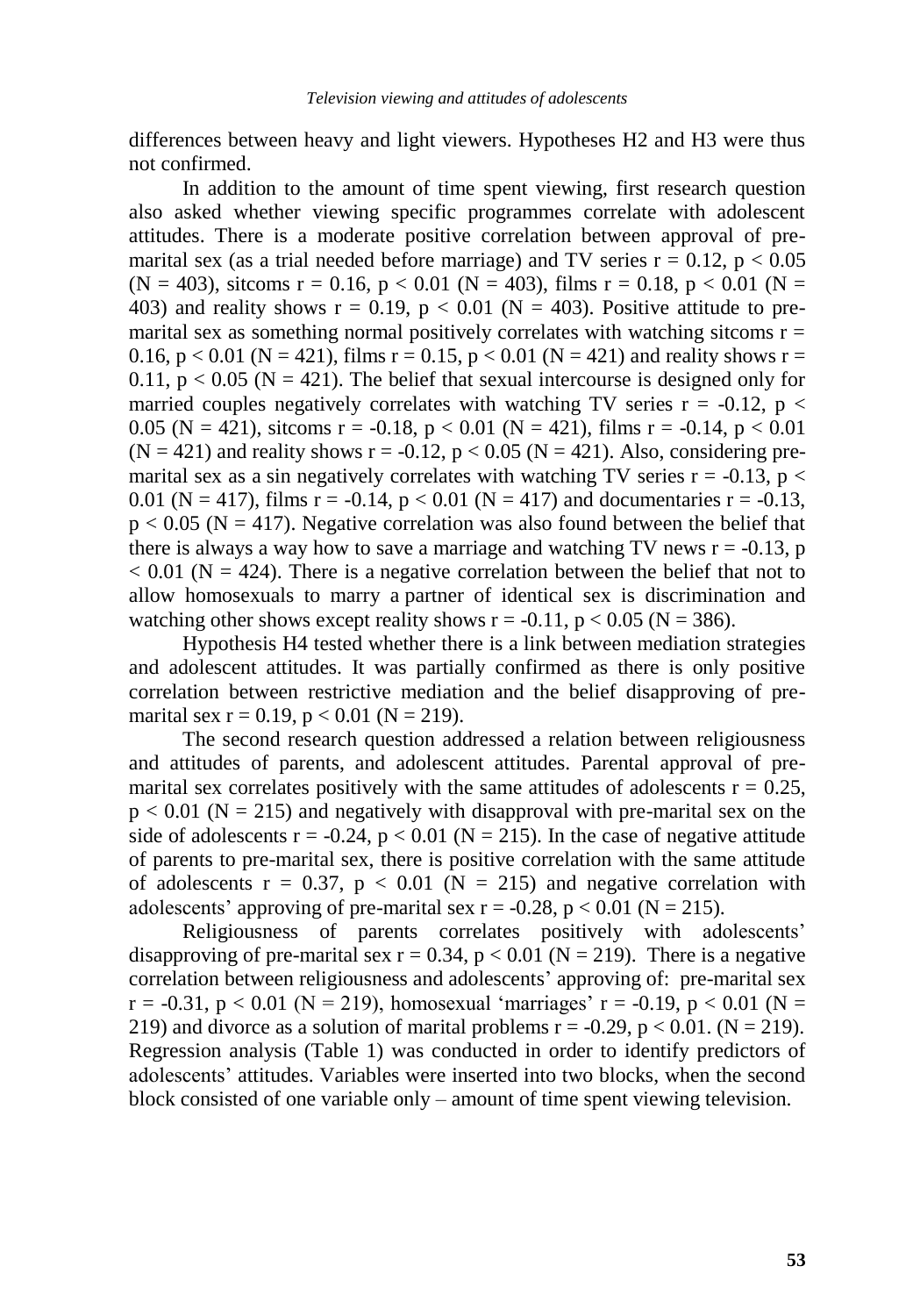|                                            | 'pro-divorce'<br>adolescent | 'pro-marriage'<br>adolescent | 'pro-sex'<br>adolescent | 'anti-sex'<br>adolescent | 'pro-homo'<br>adolescent |
|--------------------------------------------|-----------------------------|------------------------------|-------------------------|--------------------------|--------------------------|
| <b>Predictor</b>                           | <b>Beta</b>                 | <b>Beta</b>                  | <b>Beta</b>             | <b>Beta</b>              | <b>Beta</b>              |
| Sex (female) -<br>adolescent               | $0.184**$                   | $-0.184*$                    |                         |                          |                          |
| Religiousness<br>(parent)                  | $-0.169*$                   |                              | $-0.193**$              |                          | $-0.180*$                |
| Attachment<br>to<br>Church<br>(adolescent) |                             | $0.104**$                    |                         | $0.268**$                |                          |
| Value<br>conformity<br>(adolescent)        |                             |                              | $-0.193**$              | $0.181**$                |                          |
| Amount of TV-<br>time                      |                             |                              |                         |                          | $-0.123*$                |
| 'Pro-sex' attitude<br>of parent            |                             |                              | $0.140*$                |                          |                          |
| 'Anti-sex'<br>attitude of parent           |                             |                              |                         | $0.234**$                |                          |

**Table 1.** Predictors of attitudes of adolescents.

Note: The table includes only statistically significant predictors.  $**p < 0.01.*p < 0.05$ 

#### *5.1. Approval of divorce as a solution of marital problems*

The first block of predictors (value of tradition, value of conformity, sex, religiousness of a parent, attachment of adolescent to Church, and 'pro-divorce' attitude of a parent) accounted for 13% of the variance for the attitude F (6, 208)  $= (5.328)$ ,  $p < 0.01$ . The addition of the second block resulted in an increase and the variable added 1% to the variance  $F(1, 207) = (1.005)$ , p < 0.01.

#### *5.2. Belief that there is always a way how to solve a marriage*

The first block of predictors (value of tradition, value of conformity, sex, religiousness of a parent, attachment of adolescent to Church, and 'promarriage' attitude of a parent accounted for 9% of the variance for the attitude F  $(6, 210) = (3.603)$ ,  $p < 0.01$ . The addition of the second block resulted in no change in variance F  $(1, 209) = (0.428)$ , p < 0.01.

#### *5.3. Approval of pre-marital sex*

The first block of predictors (value of tradition, value of conformity, sex, religiousness of a parent, attachment of adolescent to Church, and 'pro-sex' attitude of a parent accounted for 19% of the variance for the attitude F (6, 210)  $= (3.603)$ ,  $p < 0.01$ . The addition of the second block resulted in no change in variance F  $(1, 209) = (0.428)$ , p < 0.01.

## *5.4. Disapproval of pre-marital sex*

The first block of predictors (value of tradition, value of conformity, sex, religiousness of a parent, attachment of adolescent to Church, and 'anti-sex'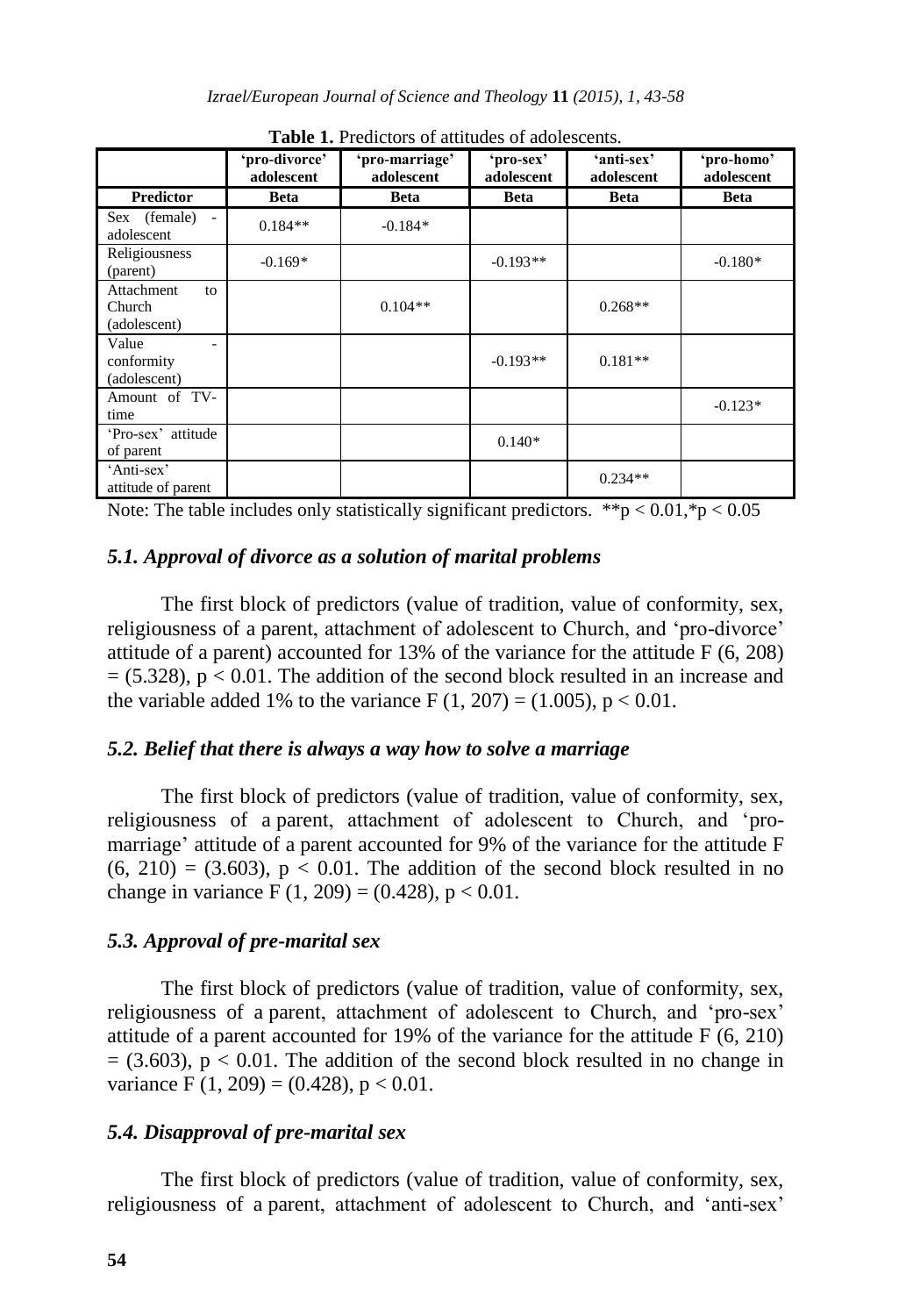attitude of a parent accounted for 30% of the variance for the attitude F (6, 207)  $= (14.493)$ ,  $p < 0.01$ . The addition of the second block resulted in an increase and the variable added 1% to the variance  $F(1, 206) = (4.358)$ , p < 0.01.

#### *5.5. Approval of the same-sex 'marriages'*

The first block of predictors (value of tradition, value of conformity, sex, religiousness of a parent, attachment of adolescent to Church, and 'pro-homo' attitude of a parent accounted for 8% of the variance for the attitude  $F(6, 206) =$  $(2.996)$ ,  $p < 0.01$ . The addition of the second block resulted in no change in variance F  $(1, 205) = (0.428)$ , p  $< 0.05$ .

#### **6. Discussion**

Because of no correlation between the amount of time spent viewing television and attitudes of adolescents, an analysis of differences between groups of adolescents was conducted. The analysis confirmed that the adolescents who watch television more than 2 hours a day are more likely to agree with premarital sex than those who watch less television. This trend has been consistent when two control variables were analysed (sex and attachment to Church). Boys and individuals with weak attachment to Church are more likely to agree with pre-marital sex. These findings may infer that the amount of time spent watching television affects adolescents' attitudes to pre-marital sex. However, they do not confirm a causal relation. Regression analysis showed that the amount of time spent watching television predicts only attitude of disapproval of pre-marital sex in the following sense: the more television watching, the weaker a negative attitude to pre-marital sex is.

Interesting relations were found between watching specific programmes and attitudes. Watching television series, sitcoms, films and reality shows correlates positively with approving of pre-marital sex and negatively with the belief that sexual intercourse is designed only for married couples. It is necessary to state that correlation is only moderate. One possible interpretation is that adolescents who agree with pre-marital sex tend to watch that type of programming. Or vice-versa, that type of programming somehow strengthens or weakens the relevant attitude. There is no doubt that there are more factors affecting one's attitudes, yet because of current media presentation of premarital sexual relationships as common and natural, one can assume that the programmes analysed might have an influence on adolescents' attitudes to premarital sex in a way, that they weaken a negative attitude and strengthen the positive one.

Before formulation of hypotheses, it was assumed that instructive and restrictive mediation might correlate with adolescents' attitude to pre-marital sex as parents tend to mediate television messages in order to prevent children from viewing potentially harmful content which could lead to risky sexual behaviour [32]. Correlation found between restrictive mediation and an attitude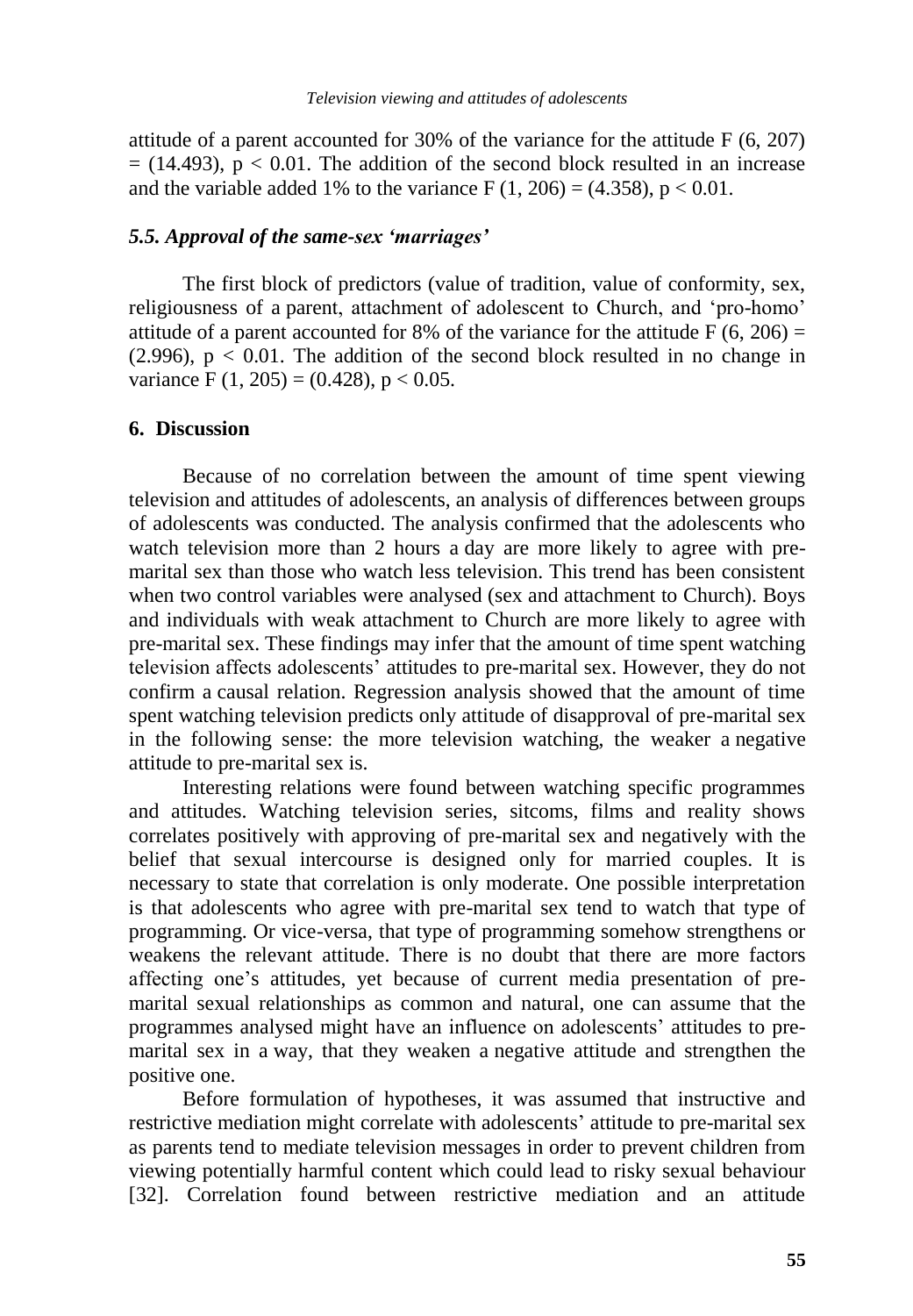disapproving pre-marital sex may be interpreted in a way that because of restrictions on watching TV adolescents are less likely to adopt televised views on sexuality and thus develop an attitude approving of pre-marital sex.

Relations between adolescents' attitudes and other factors (religiousness of parents, attitudes of parents, values of adolescents and their attachment to Church) were also analysed. It was found that there is positive correlation between parents and adolescents' attitude to pre-marital sex, either one of approving of or one of disapproving of it. This relation was confirmed by regression analysis in which attitudes of parents functioned as significant predictors of adolescents' attitudes, which means adolescents are likely to share their parents' views on pre-marital sex. Religiousness of parents was identified as an important predictor of adolescents' attitude to pre-marital sex, divorce and same-sex 'marriages'. Higher religiousness of parents results in smaller extent of adolescents' approval of the given issues. This finding corresponds with previous research proving that religious upbringing may produce reported attitudes that accord with the transmitted values [34].

Value of conformity, conceptualised as keeping rules and proper behaviour, was found to be an important predictor of the attitude to pre-marital sex. The more the adolescents value tradition, the less they are inclined to approve of pre-marital sex and are more likely to disapprove it. It may infer that some adolescents consider pre-marital sexual experience as something against rules and something that can be seen as improper. In addition to the value of conformity, adolescents' attachment to Church is a significant predictor of two attitudes. The more that adolescents declare they are attached to their Church, the more inclined they are to disapprove of pre-marital sex and they are more inclined to believe there always exists a way how to save a marriage.

#### *6.1. Limitations*

This research does not aspire to offer simple and undisputable answers to such a complex issue as formation of attitudes and possible impact of television viewing on attitudes. Correlations and regression analysis will need to be verified by further research which will include a content analysis of selected programming. In this research, we relied on foreign findings media content, yet Slovakia-specific data will be needed in order to conduct research reflecting the situation in Slovakia.

#### **Acknowledgement**

I am grateful to Professor Wolfgang Donsbach for tutoring my research project and for all of his advice on the methodology issues.

### **References**

[1] M. Klempová, *Slovakia*, in *Television 2011: International key facts*, M. Schorestene (ed.), IP NETWORK, Paris, 2011, 444–452.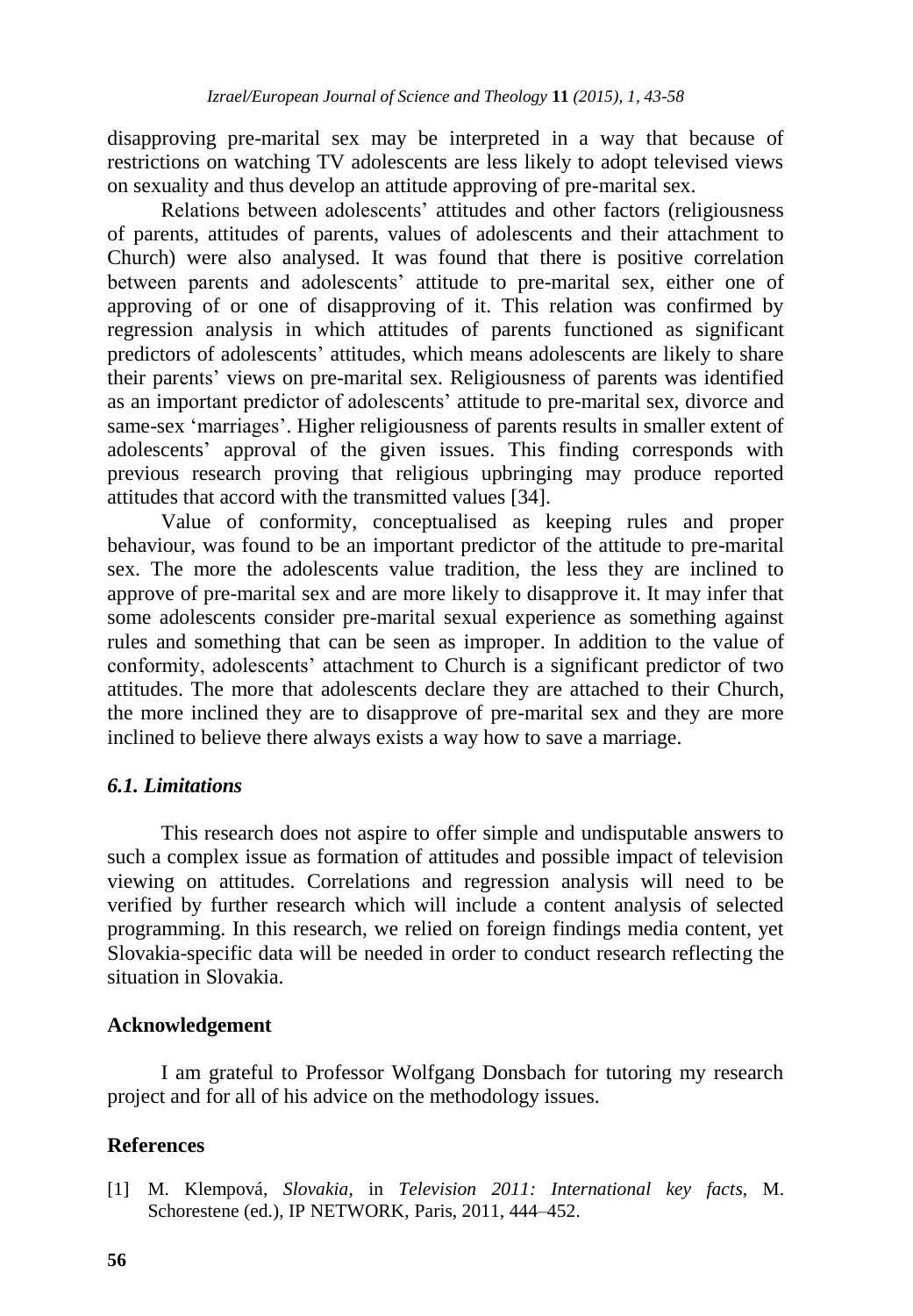- [2] S. Eggermont, J. Broadcast. Electron., **50** (2006) 742-761.
- [3] R.B. Burns, *Essential Psychology*, Kluwer Academic Publishers, London, 1980, 51.
- [4] B. Verplanken and R.W. Holland, J. Pers. Soc. Psychol., **82** (2002) 434-447.
- [5] T.W. Smith, Public Perspective, **January/February** (2001) 34-37, available at [http://www.ropercenter.uconn.edu/public-perspective/ppscan/121/121034.pdf.](http://www.ropercenter.uconn.edu/public-perspective/ppscan/121/121034.pdf)
- [6] G. Gerbner, L. Gross, M. Morgan and N. Signorielliová, *Growing up with television. The cultivation perspective*, in *Against the mainstream. The selected works of George Gerbner*, M. Morgan (ed.), Peter Lang, New York, 2002, 193- 213.
- [7] J.D. Brown and K.L. L'Engley, Commun. Res., **36** (2009) 129-151.
- [8] S.L. Ashby, C.M. Arcari and M.B. Edmonson, Arch. Pediat. Adol. Med., **160** (2006) 375-380.
- [9] R.L. Collins, M.N. Elliott, S.H. Berry D.E. Kanouse, D. Kunkel, S.B. Hunter and A. Miu, Pediatrics, **114(3)** (2004) 280-289.
- [10] L. Vandenbosch and S. Eggermont, Sex Roles, **66** (2012) 38-52.
- [11] L. Ward and K. Friedman, J. Res. Adolescence, **16** (2006) 133-156.
- [12] J.P. Calzo and L.M. Ward, J. Broadcast. Electron., **53** (2009) 280-299.
- [13] M.L. Moscowitz, J. Broadcast. Electron., **54** (2010) 24-39.
- [14] L.C. Harrington, J. Broadcast. Electron., **47** (2003) 216-235.
- [15] P. Guráň, J. Filadelfiová and A. Ritomský, Sociológia, **29** (1997) 5-20.
- [16] G. Tydlitátová, Sociológia, **43** (2011) 33.
- [17] P. Ondrejkovič and J. Majerčíková, Sociológia, **38** (2006) 5-30.
- [18] W. Douglas, *Subversion of the American Family*, in *Television and the American Family*, J. Bryant & A.J. Bryant (eds.), Routledge, New York, 2001, 229-246.
- [19] B. Olson and W. Douglas, Sex Roles, **36** (1997) 409-427.
- [20] J.D. Robinson and T. Skill, *Five decades of families on television: From the 1950s through the 1990s*, in *Television and the American Family*, J. Bryant & A.J. Bryant (eds.), Routledge, New York, 2001, 139-162.
- [21] Z. Podmanická, A. Csicsayová, I. Juhaščíková, E. Krčméryová, P. Škápik and Z. Štukovská, *Cenzus 2011 – kľúčové charakteristiky obyvateľstva, domácností, domov a bytov (The 2011 Censnus – key characteristics of population, households, houses and dwellings)*, Proc. of the International Scientific Conference of the Statistical Office of the Slovak Republic, I. Juhaščíková & Z. Štukovská (eds.), Statistical Office of the Slovak Republic, Bratislava, 2013, 19-39.
- [22] D. Canetti-Nisim, Polit. Behav., **26** (2004) 377-398.
- [23] P. Costa and R. Goodwin, J. Beliefs Values, **27** (2006) 341-346.
- [24] M. Cunningham and A. Thornton, J. Divorce Remarriage, **46** (2007) 3-4.
- [25] D. Švíhelová, *Postoje adolescentov k predmanželskej sexualite*, Sborník referátú z 11. Celostátního Kongresu k Sexuální Výchově, SPRSV, Pardubice, 2003, 158- 165, available at http://www.planovanirodiny.cz/view.php?cisloclanku= 2006030810.
- [26] P. Izrael, *Socializácia a desocializácia v kontexte výskumu mediálneho vplyvu*, in *Médiá a socializácia*, P. Izrael (ed.), Verbum, Ružomberok, 2012, 20–42.
- [27] L. Kirwil, Journal of Children and Media, **3** (2009) 394-409.
- [28] S. Lee and Y. Chae, CyberPsychology & Behavior, **10** (2007) 640-644.
- [29] M.P. [Valkenburg,](http://findarticles.com/p/search/?qa=Patti%20M.%20Valkenburg) M.L.A. [Krcmar](http://findarticles.com/p/search/?qa=Marina%20Krcmar) and M.N. [Marseille,](http://findarticles.com/p/search/?qa=Nies%20M.%20Marseille) J. Broadcast. Electron., **43** (1999) 52-66.
- [30] M.J.H. Buijzen, W. van Der molen and P. Sondij, Commun. Res., **34** (2007) 212- 230.